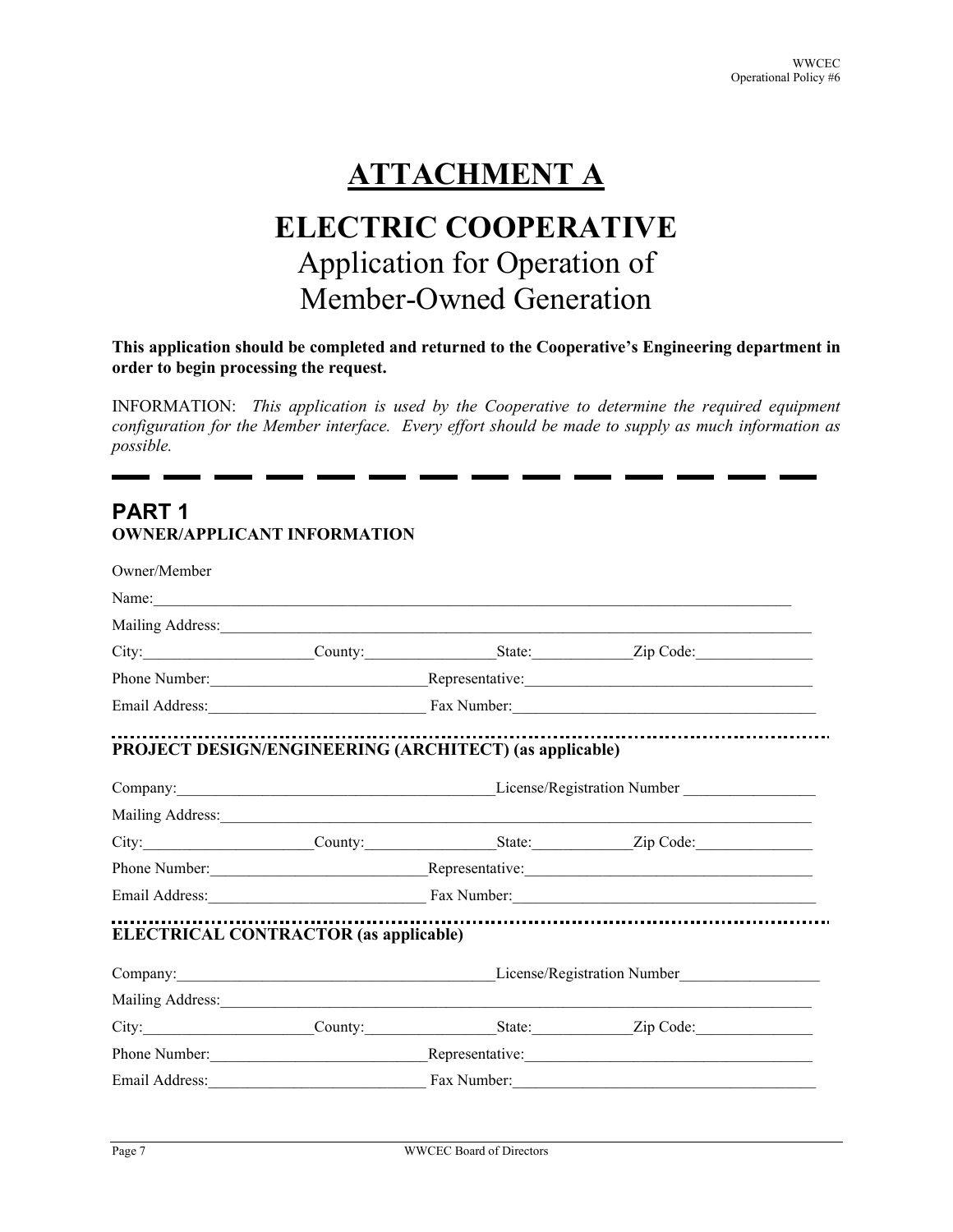| Photovoltaic                         | Wind<br><u> 1999 - Johann Barnett, f</u>                                                                                                                                     | Microturbine                                                                                           |       |
|--------------------------------------|------------------------------------------------------------------------------------------------------------------------------------------------------------------------------|--------------------------------------------------------------------------------------------------------|-------|
| Diesel Engine                        | Gas Engine<br>$\frac{1}{2} \left( \frac{1}{2} \right)^2 \left( \frac{1}{2} \right)^2 \left( \frac{1}{2} \right)^2 \left( \frac{1}{2} \right)^2 \left( \frac{1}{2} \right)^2$ | <b>Combustion Turbine</b>                                                                              |       |
| Other                                |                                                                                                                                                                              |                                                                                                        |       |
|                                      |                                                                                                                                                                              | ESTIMATED LOAD, GENERATOR RATING AND MODE OF OPERATION INFORMATION                                     |       |
|                                      |                                                                                                                                                                              |                                                                                                        |       |
|                                      | This information is not intended as a commitment or contract for billing purposes.                                                                                           | The following information is necessary to help properly design the Cooperative member interconnection. |       |
| Total Site Load (kW)                 |                                                                                                                                                                              |                                                                                                        |       |
|                                      | Commercial Commercial                                                                                                                                                        | Industrial                                                                                             |       |
| Residential<br>Generator Rating (kW) |                                                                                                                                                                              | <b>Annual Estimated Generation</b>                                                                     | (kWh) |
| <b>Mode of Operation</b>             |                                                                                                                                                                              |                                                                                                        |       |

Give a general description of the proposed installation, including a detailed description of its planned location, the date you plan to operate the generator, the frequency with which you plan to operate it and whether you plan to operate it during on or off-peak hours.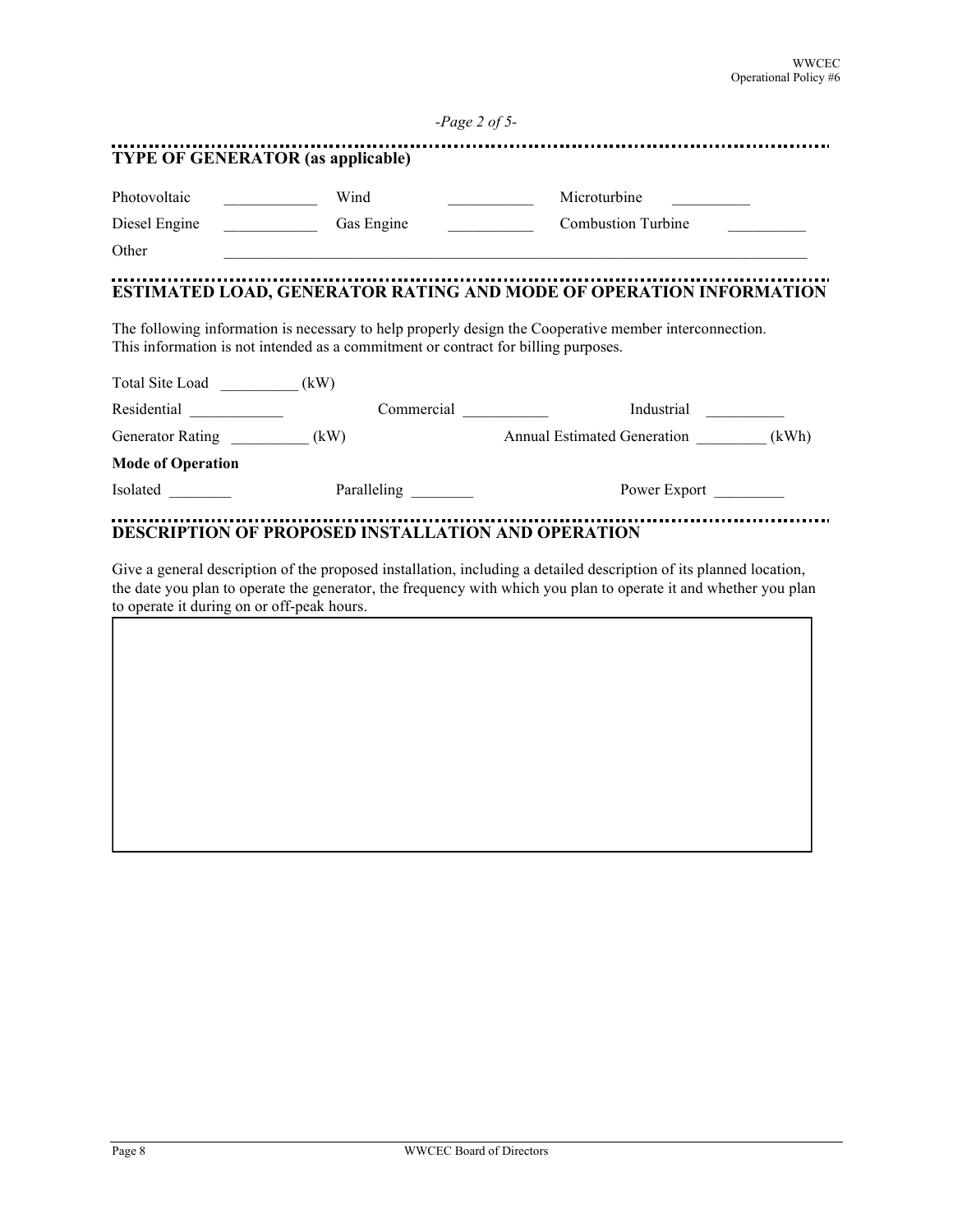*-Page 3 of 5-*

## **PART 2**

(Complete all applicable items. Copy this page as required for additional generators)

| SYNCHRONOUS GENERATOR DATA                                                                                                                                                                         |  |  |  |                                             |                        |
|----------------------------------------------------------------------------------------------------------------------------------------------------------------------------------------------------|--|--|--|---------------------------------------------|------------------------|
|                                                                                                                                                                                                    |  |  |  |                                             |                        |
|                                                                                                                                                                                                    |  |  |  |                                             |                        |
|                                                                                                                                                                                                    |  |  |  |                                             |                        |
| Serial Number (each):                                                                                                                                                                              |  |  |  |                                             |                        |
|                                                                                                                                                                                                    |  |  |  |                                             |                        |
|                                                                                                                                                                                                    |  |  |  |                                             |                        |
|                                                                                                                                                                                                    |  |  |  |                                             |                        |
| Phases: Single Three R.P.M.: Frequency (Hz):<br>Rated Output (for one unit): Kilowatt Kilovolt-Ampere Rated Power Factor (%): Kilovolt-Ampere Rated Power Factor (%): Kilovolt-Ampere Field Volts: |  |  |  |                                             |                        |
|                                                                                                                                                                                                    |  |  |  | $\frac{\% \text{ on }$ KVA base             |                        |
|                                                                                                                                                                                                    |  |  |  | $\frac{6}{100}$ on $\frac{1}{100}$ KVA base |                        |
|                                                                                                                                                                                                    |  |  |  |                                             |                        |
|                                                                                                                                                                                                    |  |  |  |                                             |                        |
|                                                                                                                                                                                                    |  |  |  |                                             |                        |
|                                                                                                                                                                                                    |  |  |  |                                             |                        |
|                                                                                                                                                                                                    |  |  |  |                                             |                        |
| Additional information:                                                                                                                                                                            |  |  |  |                                             |                        |
|                                                                                                                                                                                                    |  |  |  |                                             |                        |
| <b>INDUCTION GENERATOR DATA</b>                                                                                                                                                                    |  |  |  |                                             |                        |
|                                                                                                                                                                                                    |  |  |  |                                             |                        |
|                                                                                                                                                                                                    |  |  |  |                                             | ohms                   |
| Magnetizing Reactance (Xm): ohms                                                                                                                                                                   |  |  |  |                                             |                        |
| Design letter:                                                                                                                                                                                     |  |  |  |                                             |                        |
| Exciting Current:                                                                                                                                                                                  |  |  |  |                                             |                        |
| Additional information:                                                                                                                                                                            |  |  |  |                                             |                        |
|                                                                                                                                                                                                    |  |  |  |                                             |                        |
| PRIME MOVER (Complete all applicable items)                                                                                                                                                        |  |  |  |                                             |                        |
|                                                                                                                                                                                                    |  |  |  |                                             |                        |
|                                                                                                                                                                                                    |  |  |  |                                             |                        |
|                                                                                                                                                                                                    |  |  |  |                                             |                        |
|                                                                                                                                                                                                    |  |  |  |                                             |                        |
| Energy Source (hydro, steam, wind, etc.)                                                                                                                                                           |  |  |  |                                             |                        |
|                                                                                                                                                                                                    |  |  |  |                                             |                        |
| <b>GENERATOR TRANSFORMER</b> (Complete all applicable items)                                                                                                                                       |  |  |  |                                             |                        |
| TRANSFORMER (between generator and utility system)                                                                                                                                                 |  |  |  |                                             |                        |
|                                                                                                                                                                                                    |  |  |  |                                             |                        |
|                                                                                                                                                                                                    |  |  |  |                                             |                        |
| Serial Number:                                                                                                                                                                                     |  |  |  |                                             |                        |
| High Voltage: KV, Connection: deltawye, Neutral solidly grounded?                                                                                                                                  |  |  |  |                                             |                        |
|                                                                                                                                                                                                    |  |  |  |                                             |                        |
| Low Voltage: ____________________KV, Connection: deltawye, Neutral solidly g rounded?                                                                                                              |  |  |  |                                             |                        |
| Transformer Impedance(Z): $\frac{9}{2}$ on $\frac{1}{2}$                                                                                                                                           |  |  |  |                                             | KVA base.<br>KVA base. |
| Transformer Reactance (X):                                                                                                                                                                         |  |  |  | $\frac{1}{2}$ on                            | KVA base.              |
| Neutral Grounding Resistor (if applicable):                                                                                                                                                        |  |  |  |                                             |                        |
|                                                                                                                                                                                                    |  |  |  |                                             |                        |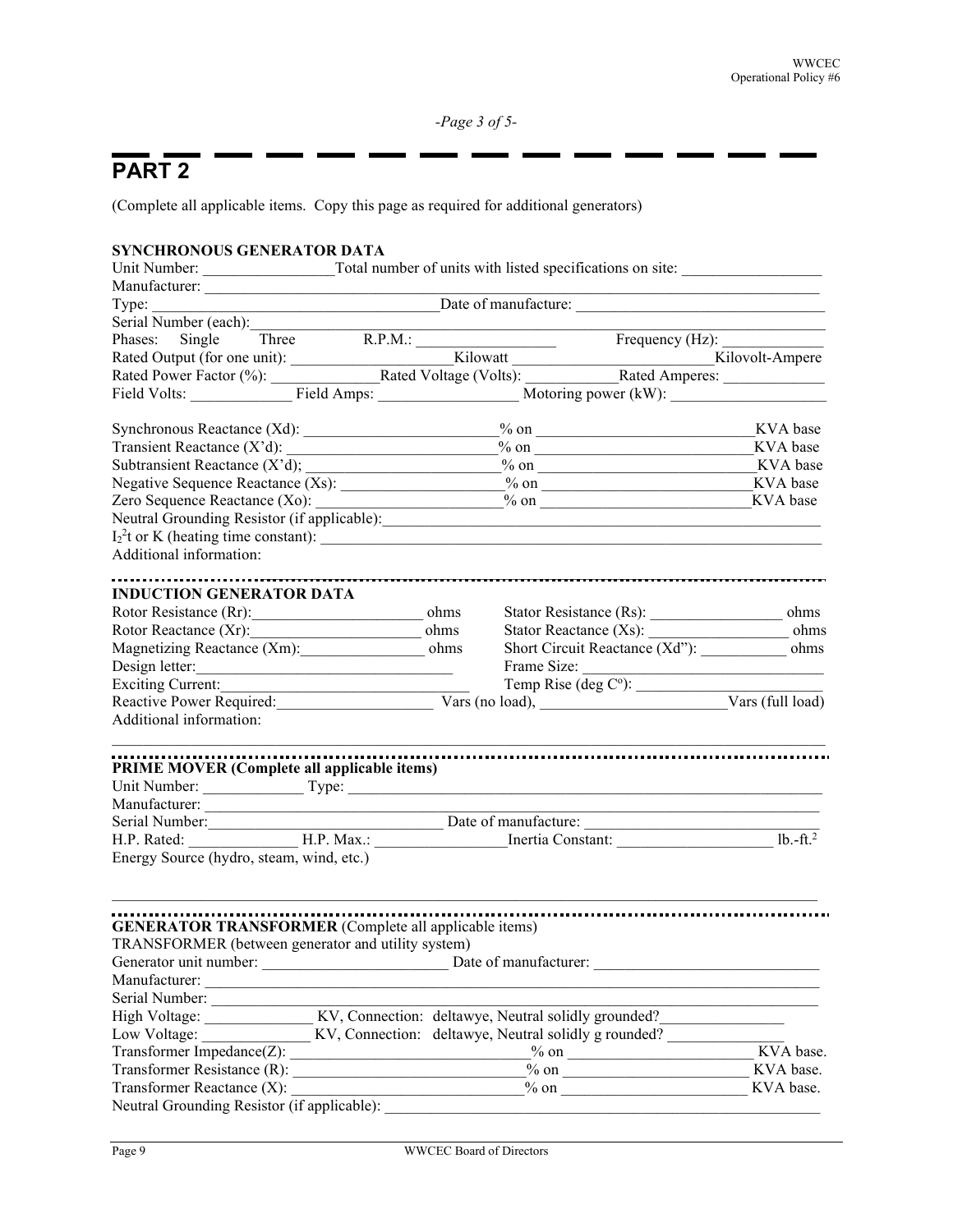|                                                                                                                                                                                                                                                                                                                                        | $-Page 4 of 5-$            |  |
|----------------------------------------------------------------------------------------------------------------------------------------------------------------------------------------------------------------------------------------------------------------------------------------------------------------------------------------|----------------------------|--|
| <b>INVERTER DATA</b> (if applicable)                                                                                                                                                                                                                                                                                                   |                            |  |
|                                                                                                                                                                                                                                                                                                                                        |                            |  |
| Manufacturer: Manufacturer: Model: Model: Model: Model: Model: Rated Power Factor (%): Rated Voltage (Volts): Model: Rated Amperes:                                                                                                                                                                                                    |                            |  |
| Inverter Type (ferroresonant, step, pulse-width modulation, etc): __________________________________                                                                                                                                                                                                                                   |                            |  |
| Type commutation: $\bigcirc$ forced $\bigcirc$ line<br>Harmonic Distortion: Maximum Single Harmonic (%) ________________________________<br>Note: Attach all available calculations, test reports, and oscillographic prints showing inverter output<br>voltage and current waveforms.<br><b>POWER CIRCUIT BREAKER</b> (if applicable) | Maximum Total Harmonic (%) |  |
| Manufacturer:                                                                                                                                                                                                                                                                                                                          |                            |  |
|                                                                                                                                                                                                                                                                                                                                        |                            |  |
|                                                                                                                                                                                                                                                                                                                                        |                            |  |
|                                                                                                                                                                                                                                                                                                                                        |                            |  |
|                                                                                                                                                                                                                                                                                                                                        |                            |  |
| Control Voltage (Tripping): __________________(Volts)OAC ODCOBattery OCharged Capacitor                                                                                                                                                                                                                                                |                            |  |
| Close energy: Ospring OMotor O Hydraulic O Pneumatic O Other:                                                                                                                                                                                                                                                                          |                            |  |
| Trip energy: Ospring OMotor O Hydraulic O Pneumatic O Other:                                                                                                                                                                                                                                                                           |                            |  |
| Bushing Current Transformers: _____________(Max. ratio) Relay Accuracy Class: _____________________                                                                                                                                                                                                                                    |                            |  |
|                                                                                                                                                                                                                                                                                                                                        |                            |  |
| <b>ADDITIONAL INFORMATION</b>                                                                                                                                                                                                                                                                                                          |                            |  |

*In addition to the items listed above, please attach a detailed one-line diagram of the proposed facility, all applicable elementary diagrams, major equipment, (generators, transformers, inverters, circuit breakers, protective relays, etc.) specifications, test reports, etc., and any other applicable drawings or documents necessary for the proper design of the interconnection. Also describe the project's planned operating mode (e.g., combined heat and power, peak shaving, etc.), and its address or grid coordinates.* 

### **END OF PART 2**